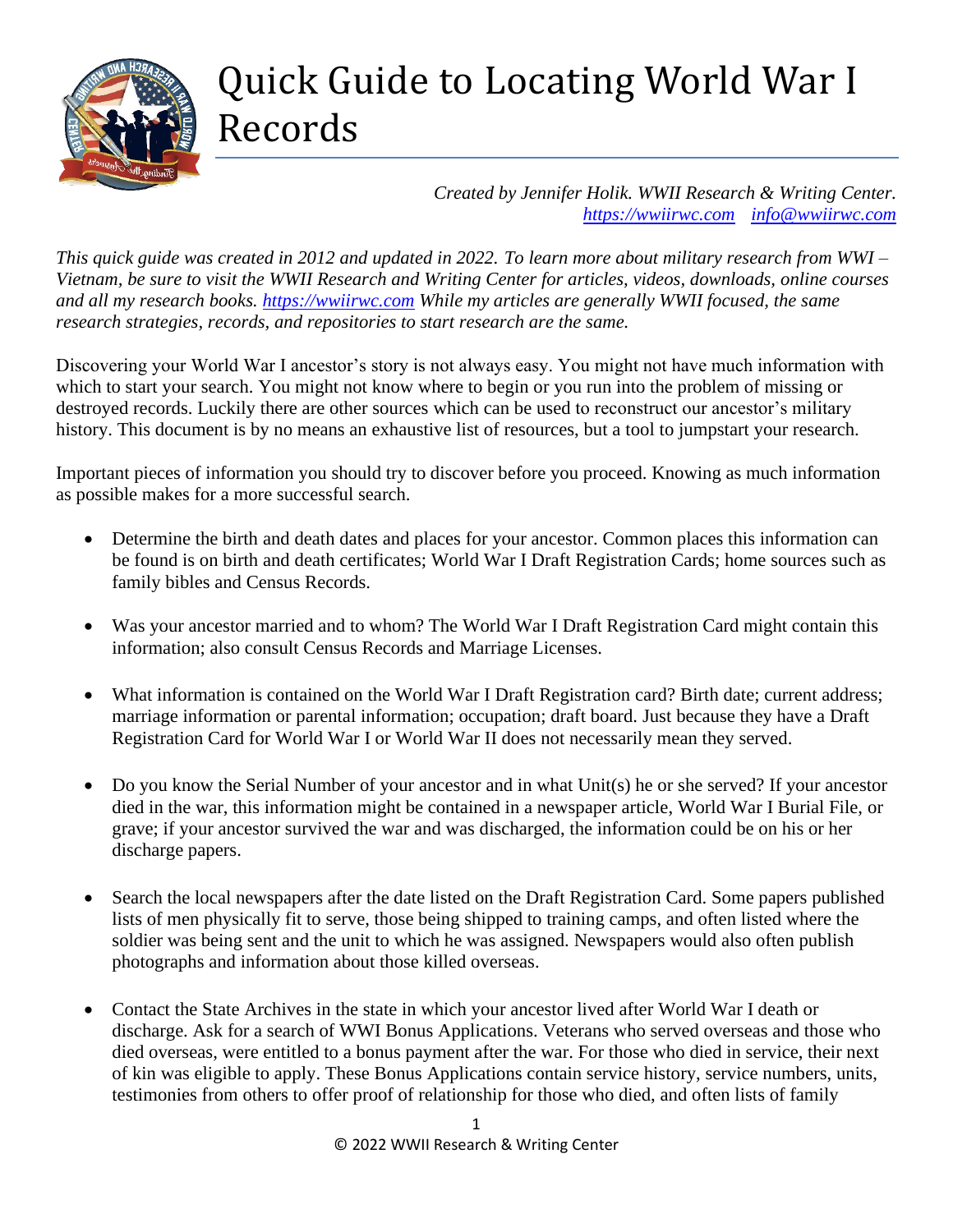member names, birth dates, and addresses. Quick tip – if you are researching WWII, there was a Bonus Payment given after that war as well. Different states have different rules for access so inquire.

- If your ancestor read any ethnic newspapers, those often published obituaries, sometimes photographs, and news about the service men and those killed.
- Did your ancestor die in the war? Oftentimes, when a soldier was killed, the family would place a memorial notice in the newspaper. When the remains were returned, an obituary would be placed to provide funeral details. These memorials and obituaries may provide service information and lodge or community involvement information.
- Where is he or she buried? Some states have Rolls of Honor or similar listings of men and women who died in World War I and where in their state of residence they are buried, if their remains were brought home. In Illinois, the listing contains the deceased's name, unit, county and cemetery of burial and date of death. You can also search the [American Battle Monuments Commission](http://www.abmc.gov/) website to see if your ancestor is buried in an American Military Cemetery overseas. [www.abmc.gov](http://www.abmc.gov/) Many states also have Veteran Cemetery Listings.
- Check the **U.S., Headstone Applications for Military Veterans, 1925-1970** on Ancestry.com. If your ancestor is buried in the U.S. and the family applied for a veteran stone, there will be an application. This will also provide a lot of details. Please be aware that after World War I, remains of our Soldier Dead began coming home in late 1920/early 1921. Headstones may have been requested after that so always check. Verify the unit information written on the application with other military records. While this is checked, it is not always done correctly. My cousin's military stone has the wrong unit because his father wrote it down incorrectly and the government did not accurately verify.
- Check the **U.S., Army Transport Service, Passenger Lists, 1910-1939** on Ancestry.com. If your service member went overseas, this is a valuable resource. You will discover the following. Please be aware the unit they sailed overseas with may not be the same they returned with. Many soldiers were in multiple units. Additionally, if your service member died overseas and their remains were repatriated to the U.S., they will also appear on the ship manifest for the funeral ships.
	- o Ship name
	- o Arrival date and place
	- o Departure date and place
	- o Service member's name, rank, service number, age, residence, next of kin with relationship, and the regiment, company, detachment, or other organization that the service member was attached to
	- o For non-service members, relation to service member

With all of this information be sure to create a timeline of events and cite the source for each fact you enter into your timeline. This helps you see more clearly the history of service, find errors and research gaps, and create new research paths.

When your preliminary search for information is finished, there are many steps you can take next.

• If your ancestor is buried in the United States, contact or visit the cemetery and obtain information on the deceased and if possible, a photograph of the grave site. Many military fallen have a stone or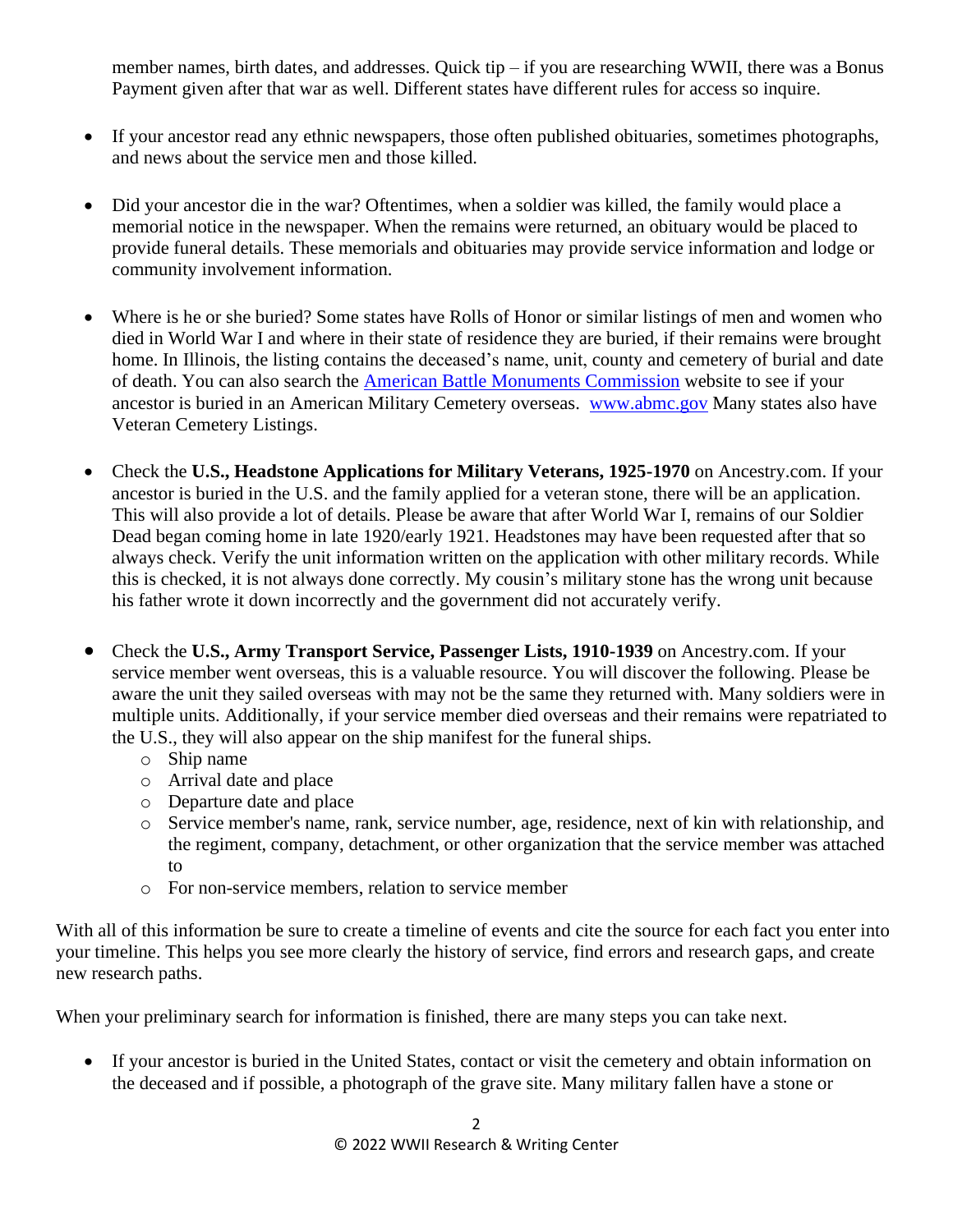monument purchased by the family and another from the government indicating the Unit information, birth and death dates of the ancestor.

- If you know the funeral home that conducted the services and handled the transportation of the casket to the cemetery, contact them for more information on the service; information on the soldier; and information on the person who paid for the services.
- Using the Standard Form 180 obtained from the National Archives, <http://www.archives.gov/research/order/standard-form-180.pdf> you can request service information on your ancestor. It is always better to provide as much information as possible because unfortunately there was a massive fire at the facility in 1973 and over 80% of the Army records burned. Sometimes the archivists are able to reconstruct a file through different sources so the more information you provide, the easier it makes their job.
- If you have a unit(s) at any point in time, search both the service member's name and also look through individual microfilm rolls digitized on FamilySearch for muster rolls. As of March 2022, not all the rolls are indexed so you may need to hunt around to reconstruct service. Using these rolls allows you to know what unit your service member was in the entire time they served. Use this record set: **United States, World War I, military muster rolls and rosters, 1916-1939.**

Access the muster rolls here: <https://www.familysearch.org/search/catalog/3378445?availability=Family%20History%20Library>

• Next, to learn more about where your service member was, look for Unit information. You can approach this two ways. First, have unit records searched at NARA College Park, MD. Either go there or hire a research like myself to obtain the records.

Second, search online. There is a multi-volume set of books from the Center of Military History called *Order of Battle of the United States Land Forces in the World War.* These books describe the movements of each Unit, down to the company, for World War I. It gives researchers a general idea of where their ancestor may have been stationed during the time he served in Europe. Another place to find Unit information is in Unit Histories. Some histories can be found in books, online in the form of online books or associations.

• If your ancestor died during the War, you can write to the NPRC in St. Louis requesting the Burial File. The Burial file may contain a description of the Soldier's death; disinterment and reburial information; letters from the family; letters from the government regarding the disposition of remains; and various letters between Graves Registration Services and other governmental offices.

For information about how the Graves Registration Service handled our Soldier Dead in World War I and beyond, see Michael Sledge's book *Soldier Dead: How we Recover, Identify, Bury, and Honor our Military Fallen.*

• World War I "Statement of Service Cards" can be located in some states. These records, if they exist, are held with the Adjutant General for the State. There is an interesting article about these cards here: [http://www.lksfriday.com/Column/COLUMN-013.htm.](http://www.lksfriday.com/Column/COLUMN-013.htm)